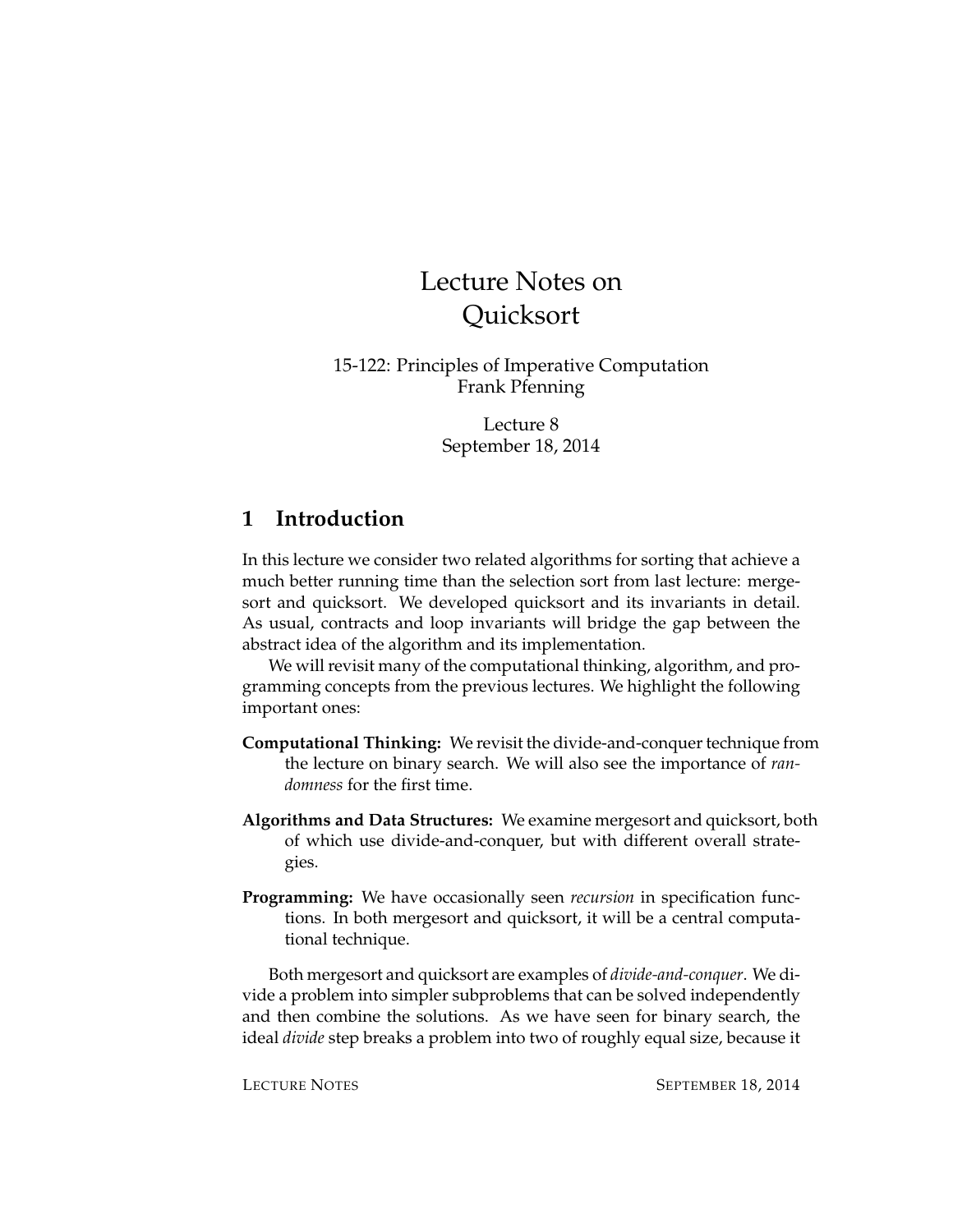means we need to divide only logarithmically many times before we have a basic problem, presumably with an immediate answer. Mergesort achieves this, quicksort not quite, which presents an interesting tradeoff when considering which algorithm to chose for a particular class of applications.

Recall linear search for an element in an array, which has asymptotic complexity of  $O(n)$ . The divide-and-conquer technique of binary search divides the array in half, determines which half our element would have to be in, and then proceeds with only that subarray. An interesting twist here is that we *divide*, but then we need to *conquer* only a single new subproblem. So if the length of the array is  $2^k$  and we divide it by two on each step, we need at most  $k$  iterations. Since there is only a constant number of operations on each iteration, the overall complexity is  $O(log(n))$ . As a side remark, if we divided the array into 3 equal sections, the complexity would remain  $O(\log(n))$  because  $3^k = (2^{log_2(3)})^k = 2^{log_23*k}$ , so  $log_2(n)$  and  $log_3(n)$ only differ in a constant factor, namely  $\log_2(3)$ .

#### **2 The Quicksort Algorithm**

Quicksort uses the technique of divide-and-conquer in a different manner. We proceed as follows:

- 1. Pick an arbitrary element of the array (the *pivot*).
- 2. Divide the array into two segments, those that are smaller and those that are greater, with the pivot in between (the *partition* phase).
- 3. Recursively sort the segments to the left and right of the pivot.

In quicksort, dividing the problem into subproblems will be linear time, but putting the results back together is immediate. This kind of trade-off is frequent in algorithm design.

Let us analyze the asymptotic complexity of the partitioning phase of the algorithm. Say we have the array

$$
3, 1, 4, 4, 7, 2, 8
$$

and we pick 3 as our pivot. Then we have to compare each element of this (unsorted!) array to the pivot to obtain a partition where 2, 1 are to the left and 4, 7, 8, 4 are to the right of the pivot. We have picked an arbitrary order for the elements in the array segments: all that matters is that all smaller ones are to the left of the pivot and all larger ones are to the right.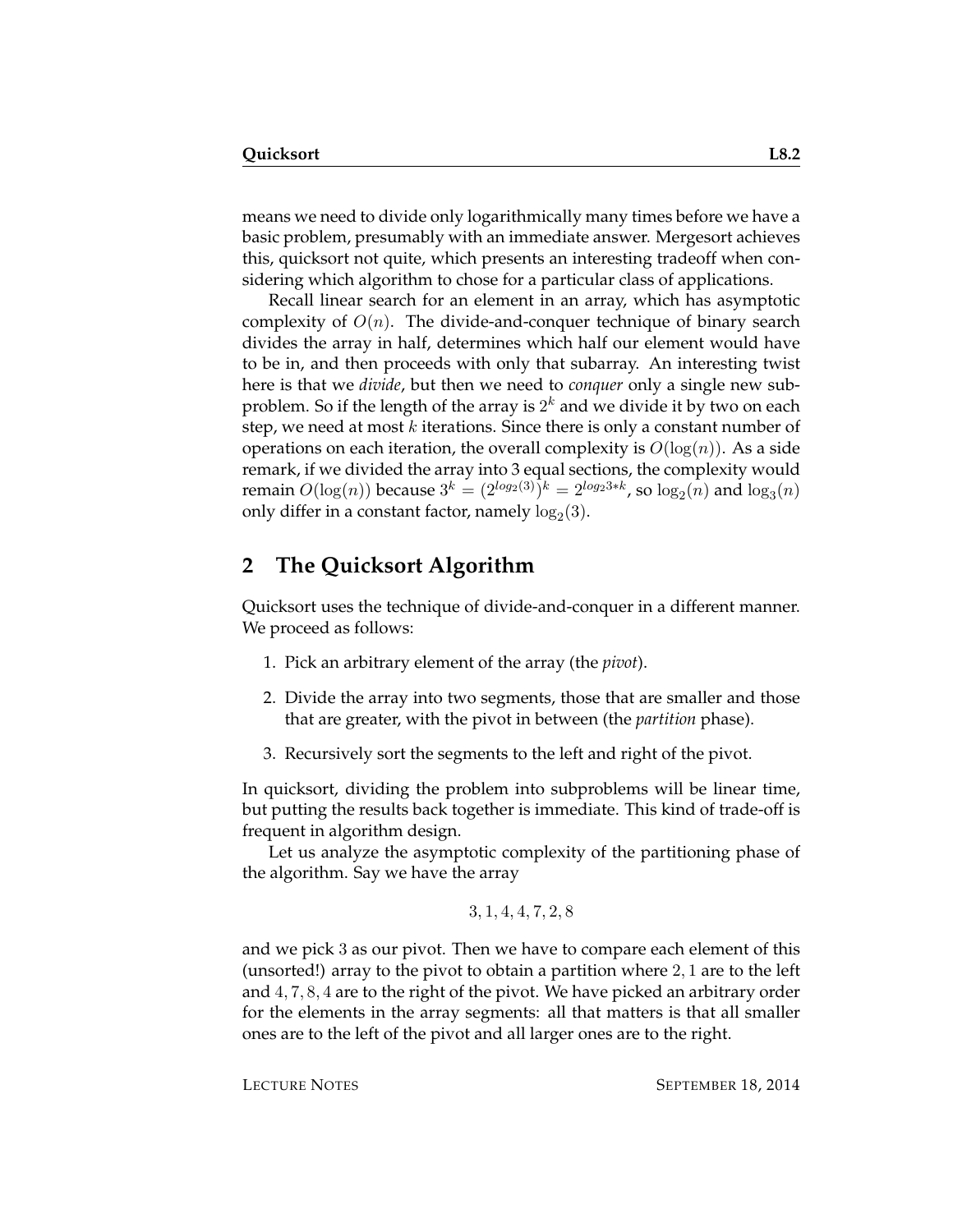Since we have to compare each element to the pivot, but otherwise just collect the elements, it seems that the partition phase of the algorithm should have complexity  $O(k)$ , where k is the length of the array segment we have to partition.

It should be clear that in the ideal (best) case, the pivot element will be magically the *median* value among the array values. This just means that half the values will end up in the left partition and half the values will end up in the right partition. So we go from the problem of sorting an array of length *n* to an array of length  $n/2$ . Repeating this process, we obtain the following picture:



Quicksort, best case: log(n) levels, O(n) per level

At each level the total work is  $O(n)$  operations to perform the partition. In the best case there will be  $O(log(n))$  levels, leading us to the  $O(n \log(n))$ best-case asymptotic complexity.

How many recursive calls do we have in the worst case, and how long are the array segments? In the worst case, we always pick either the smallest or largest element in the array so that one side of the partition will be empty, and the other has all elements except for the pivot itself. In the example above, the recursive calls might proceed as follows (where we have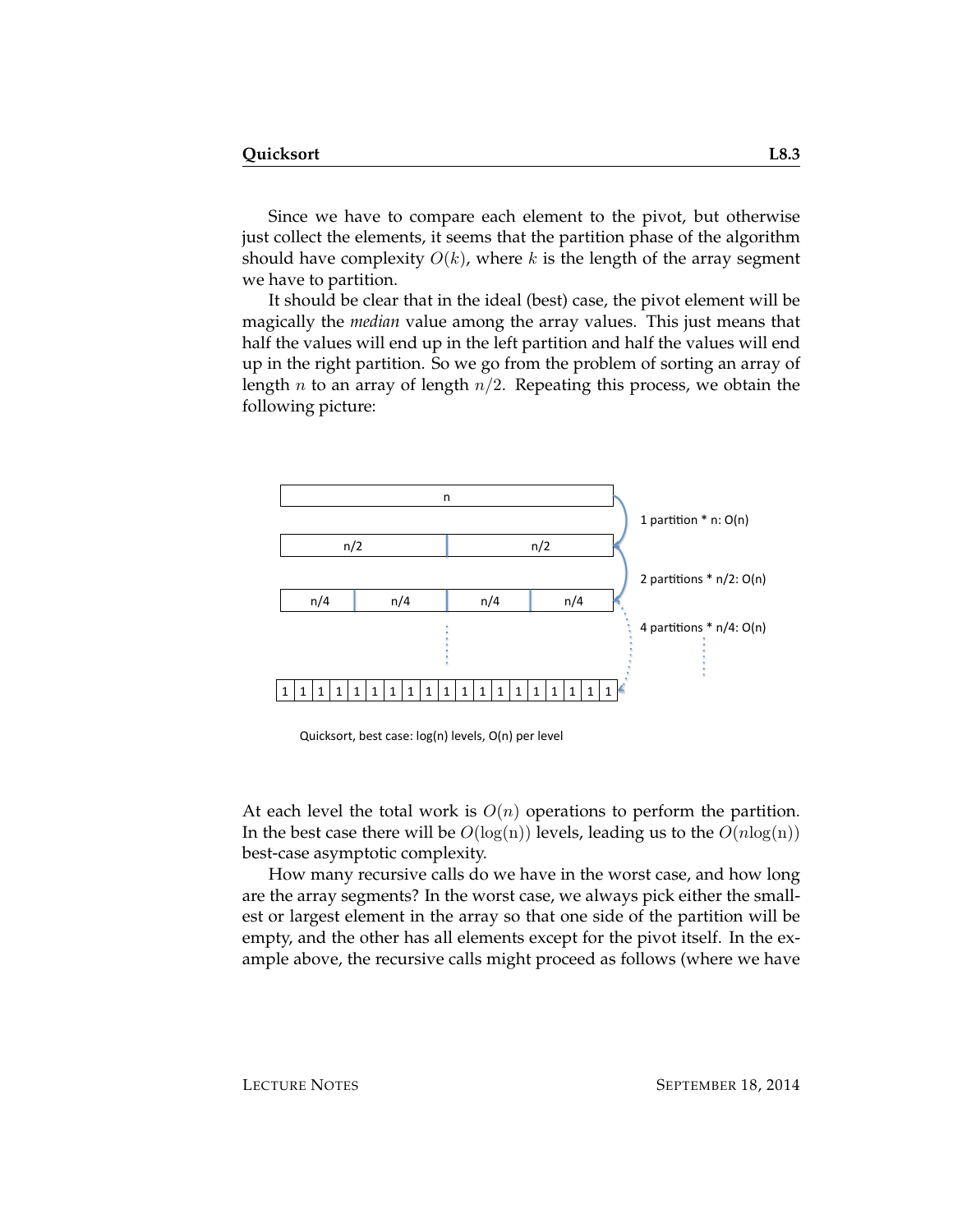surrounded the unsorted part of the array with brackets):

| array                 | pi vot         |
|-----------------------|----------------|
| [3, 1, 4, 4, 8, 2, 7] | $\mathbf{1}$   |
| 1, [3, 4, 4, 8, 2, 7] | $\overline{2}$ |
| 1, 2, [3, 4, 4, 8, 7] | 3              |
| 1, 2, 3, 4, 4, 8, 8   | 4              |
| 1, 2, 3, 4, [4, 8, 7] | 4              |
| 1, 2, 3, 4, 4, 8, 7   | 7              |
| 1, 2, 3, 4, 4, 7, 8   |                |

All other recursive calls are with the empty array segment, since we never have any unsorted elements less than the pivot. We see that in the worst case there are  $n-1$  significant recursive calls for an array of size n. The kth recursive call has to sort a subarray of size  $n - k$ , which proceeds by partitioning, requiring  $O(n-k)$  comparisons.

This means that, overall, for some constant  $c$  we have

$$
c\sum_{k=0}^{n-1} k = c\frac{n(n-1)}{2} \in O(n^2)
$$

comparisons. Here we used the fact that  $O(p(n))$  for a polynomial  $p(n)$  is always equal to the  $O(n^k)$  where  $k$  is the leading exponent of the polynomial. This is because the largest exponent of a polynomial will eventually dominate the function, and big-O notation ignores constant coefficients.

So quicksort has quadratic complexity in the worst case. How can we mitigate this? If we could always pick the *median* among the elements in the subarray we are trying to sort, then half the elements would be less and half the elements would be greater. So in this case there would be only  $log(n)$  recursive calls, where at each layer we have to do a total amount of *n* comparisons, yielding an asymptotic complexity of  $O(n \log(n))$ .

Unfortunately, it is not so easy to compute the median to obtain the optimal partitioning. It *is* possible to compute the median of n elements in  $O(n)$  time, but quicksort is rarely if ever implemented this way in practice. One reason for this is that it turns out that if we pick a *random* element, its expected rank will be close enough to the median that the expected running time of algorithm is still  $O(n \log(n))$ .

We really should make this selection randomly. With a fixed-pick strategy, there may be simple inputs on which the algorithm takes  $O(n^2)$  steps. For example, if we always pick the first element, then if we supply an array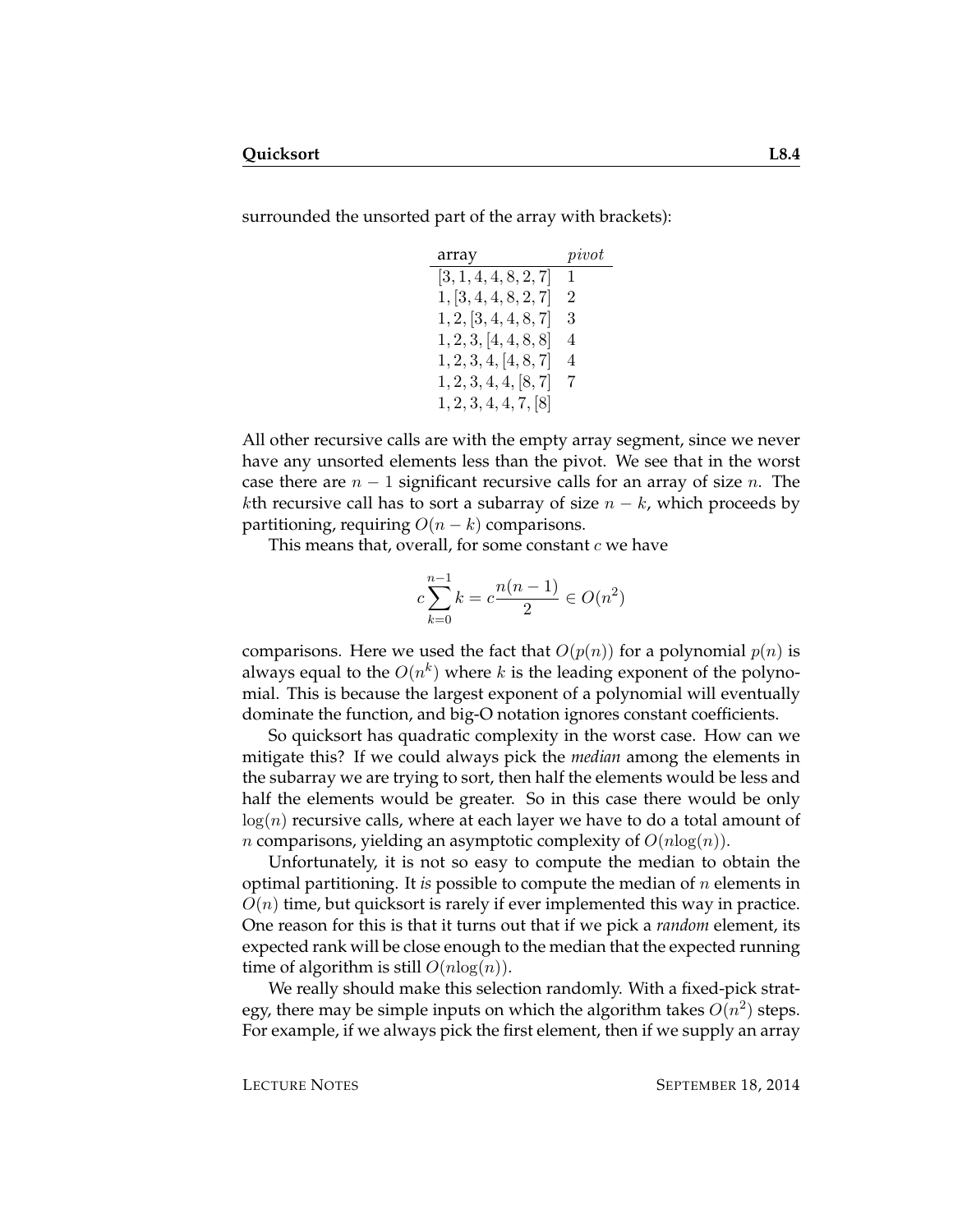that is already sorted, quicksort will take  $O(n^2)$  steps (and similarly if it is "almost" sorted with a few exceptions)! If we pick the pivot randomly each time, the kind of array we get does not matter: the expected running time is always the same, namely  $O(n \log(n)).^1$  $O(n \log(n)).^1$  Proving this, however, is a different matter and beyond the scope of this course. This is an important example on how to exploit randomness to obtain a reliable average case behavior, no matter what the distribution of the input values.

## **3 The Quicksort Function**

We now turn our attention to developing an imperative implementation of quicksort, following our high-level description. We implement quicksort in the function sort as an *in-place* sorting function that modifies a given array instead of creating a new one. It therefore returns no value, which is expressed by giving a return type of void.

```
void sort(int[] A, int lower, int upper)
//@requires 0 \leq lower && lower \leq upper && upper \leq \text{length}(A);
//@ensures is_sorted(A, lower, upper);
{
  ...
}
```
Quicksort solves the same problem as selection sort, so their contract is the same, but their implementation differs. We sort the segment  $A[lower..upper]$ of the array between lower (inclusively) and upper (exclusively). The precondition in the @requires annotation verifies that the bounds are meaningful with respect to A. The postcondition in the Consures clause guarantees that the given segment is sorted when the function returns. It does not express that the output is a permutation of the input, which is required to hold but is not formally expressed in the contract (see Exercise [1\)](#page-17-0).

The quicksort function represents an example of *recursion*: a function (sort) calls itself on a smaller argument. When we analyze such a function call it would be a mistake to try to analyze the function that we call recursively. Instead, we reason about it using *contracts*.

1. We have to ascertain that the preconditions of the function we are calling are satisfied.

<span id="page-4-0"></span> $<sup>1</sup>$  Actually not quite, with the code that we show. Can you find the reason?</sup>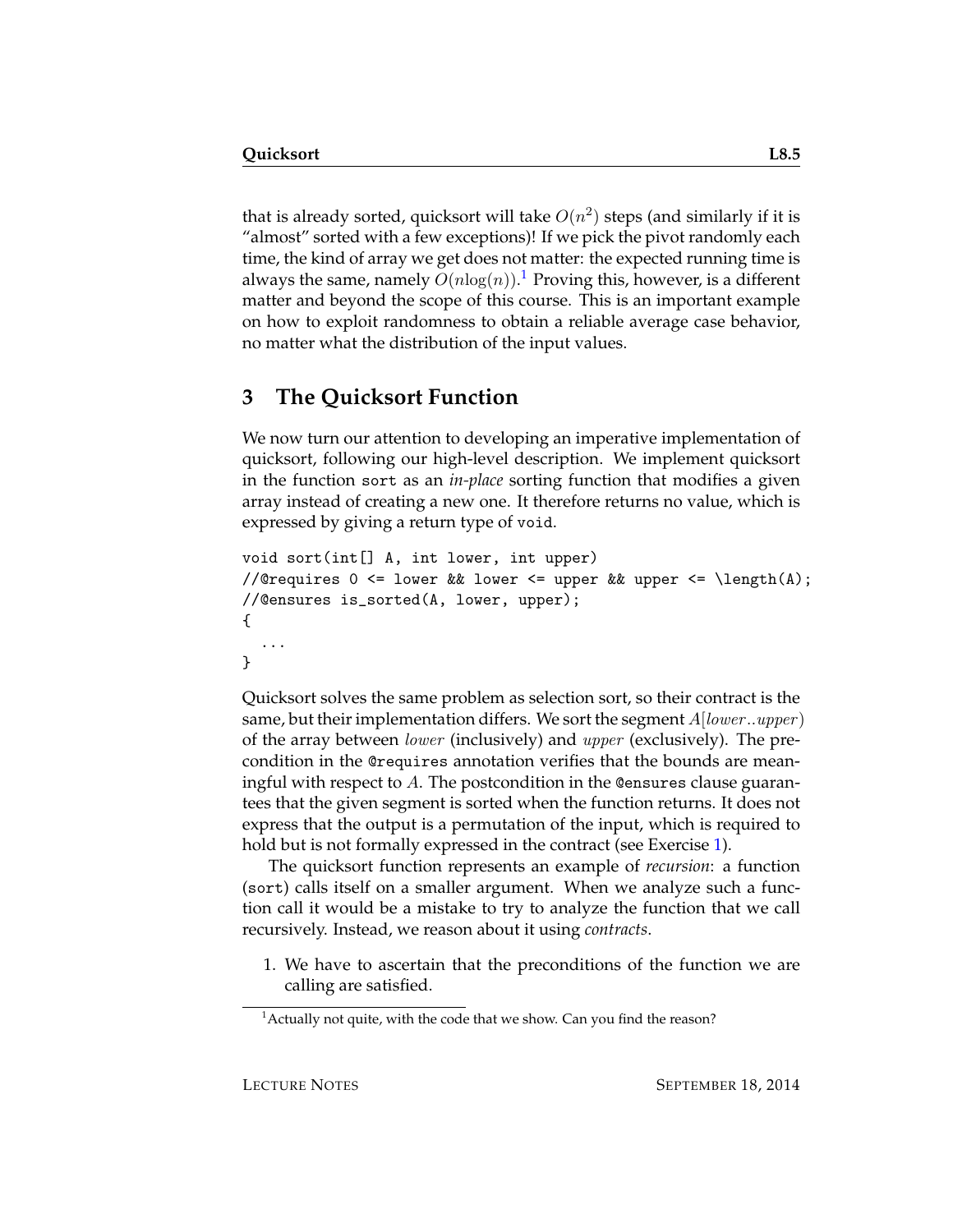2. We are allowed to assume that the postconditions of the function we are calling are satisfied when it returns.

This applies no matter whether the call is recursive, as it is in this example, or not.

Reasoning about recursive functions using their contracts is an excellent illustration of computational thinking, separating the *what* (that is, the contract) from the *how* (that is, the definition of the function). To analyze the recursive call we only care about *what* the function does.

We also need to analyze the *termination* behavior of the function, verifying that the recursive calls are on strictly smaller arguments. What *smaller* means differs for different functions; here the size of the subrange of the array is what decreases. The quantity  $upper - lower$  is divided by two for each recursive call and is therefore smaller since it is always greater or equal to 2. If it were less than 2 we would return immediately and not make a recursive call.

For quicksort, we don't have to do anything if we have an array segment with 0 or 1 elements. So we just return if  $upper - lower \leq 1$ .

```
void sort(int[] A, int lower, int upper)
//@requires 0 \leq lower && lower \leq upper && upper \leq \length(A);
//@ensures is_sorted(A, lower, upper);
{
  if (upper-lower <= 1) return;
  ...
}
```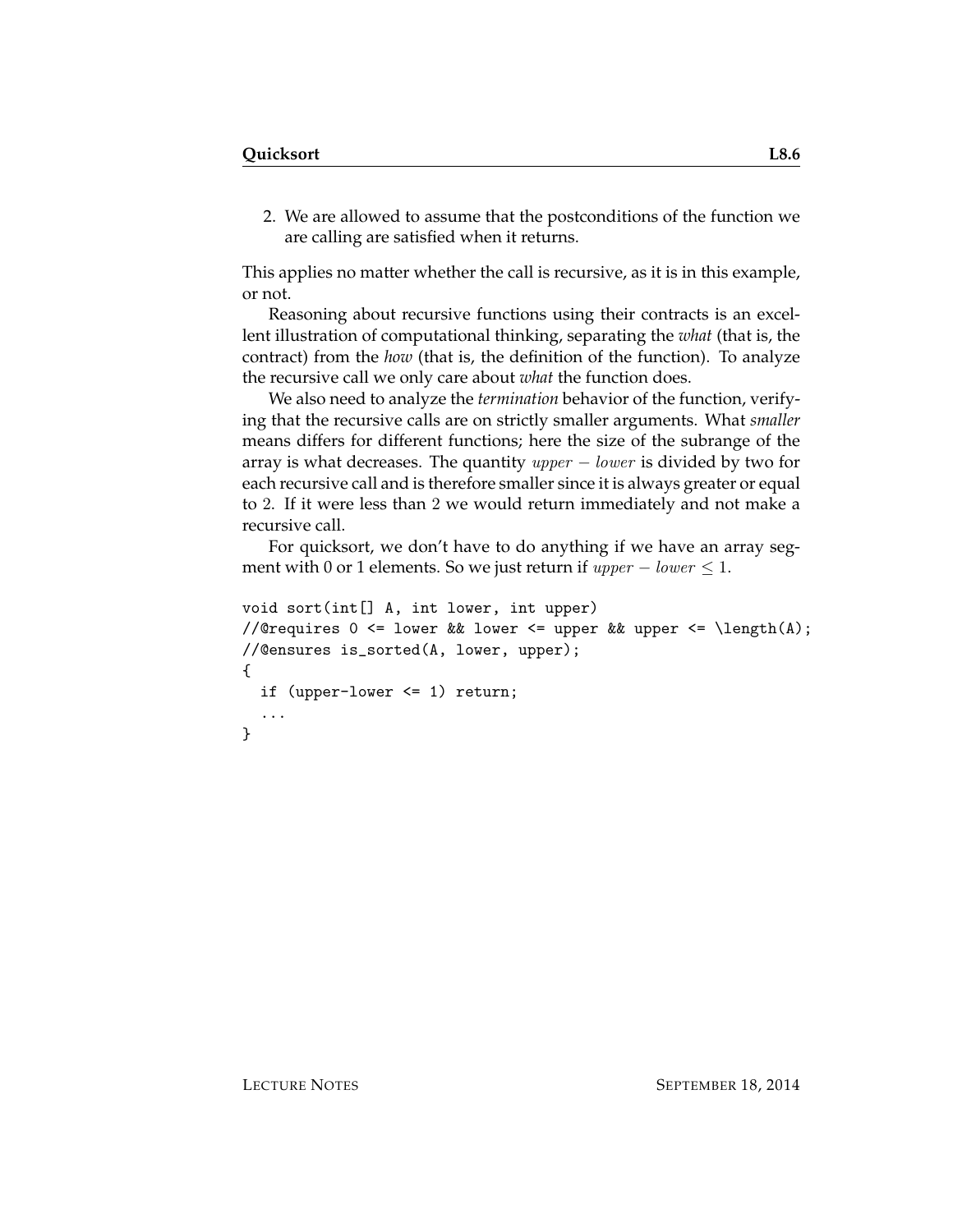Next we have to select a pivot element and call a partition function. We tell that function the index of the element that we chose as the pivot. For illustration purposes, we use the middle element as a pivot (to work reasonably well for arrays that are sorted already), but it should really be a random element. We want partitioning to be done *in place*, modifying the array A. Still, partitioning needs to return the index mid of the pivot element because we then have to recursively sort the two subsegments to the left and right of the index where the pivot is after partitioning. So we declare:

```
int partition(int[] A, int lower, int pivot_index, int upper)
//@requires 0 <= lower && lower <= pivot_index;
//@requires pivot_index < upper && upper <= \length(A);
//@ensures lower <= \result && \result < upper;
//@ensures ge_seg(A[\result], A, lower, \result);
//@ensures le_seg(A[\result], A, \result+1, upper);
  ;
```
Here we use the auxiliary functions ge\_seg (for *greater or equal than segment*) and le\_seg (for *less or equal than segment*), where

- ge\_seg(x, A, lower, mid) if  $x \geq y$  for every y in A[lower..mid].
- le\_seg(x, A, mid+1, upper) if  $x \leq y$  for every y in  $A$ [mid+1..upper].

Their definitions can be found in the file [arrayutil.c0.](http://www.cs.cmu.edu/~rjsimmon/15122-f14/lec/08-quicksort/arrayutil.c0)

Some details on this specification: we require *pivot\_index* to be a valid index in the array range, i.e., lower  $\le$  pivot index  $\lt$  upper. In particular, we require *lower*  $\langle$  *upper* because if they were equal, then the segment could be empty and we cannot possibly pick a pivot element or return its index.

Now we can fill in the remainder of the main sorting function.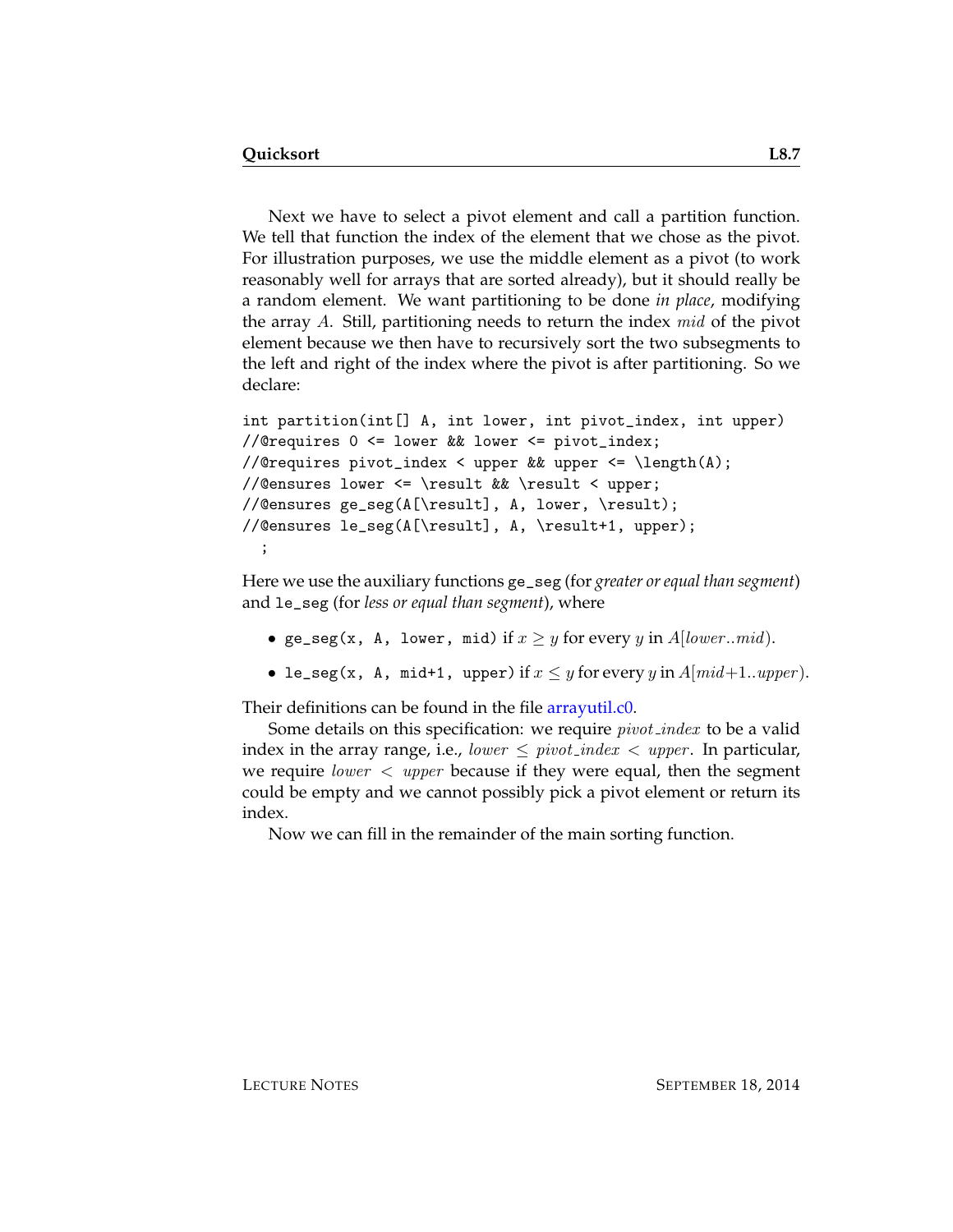```
void sort(int[] A, int lower, int upper)
//@requires 0 <= lower && lower <= upper && upper <= \length(A);
//@ensures is_sorted(A, lower, upper);
{
  if (upper-lower <= 1) return;
  int pivot_index = lower + (upper-lower)/2; /* should be random */int mid = partition(A, lower, pivot_index, upper);
  sort(A, lower, mid);
 sort(A, mid+1, upper);
  return;
}
```
It is a simple but instructive exercise to reason about this program, using only the contract for partition together with the pre- and postconditions for sort (see Exercise [2\)](#page-17-1).

To show that the sort function terminates, we have to show the array segment becomes strictly smaller in each recursive call. First, mid – lower <  $upper - lower$  since  $mid < upper$  by the postcondition for partition. Second, upper –  $(mid + 1)$  < upper – lower because lower <  $mid + 1$ , also by the postcondition for partition.

#### **4 Partitioning**

The trickiest aspect of quicksort is the partitioning step, in particular since we want to perform this operation in place. Let's consider the situation when partition is called:



Perhaps the first thing we notice is that we do not know where the pivot will end up in the partitioned array! That's because we don't know how many elements in the segment are smaller and how many are larger than the pivot. In particular, the return value of partition could be different than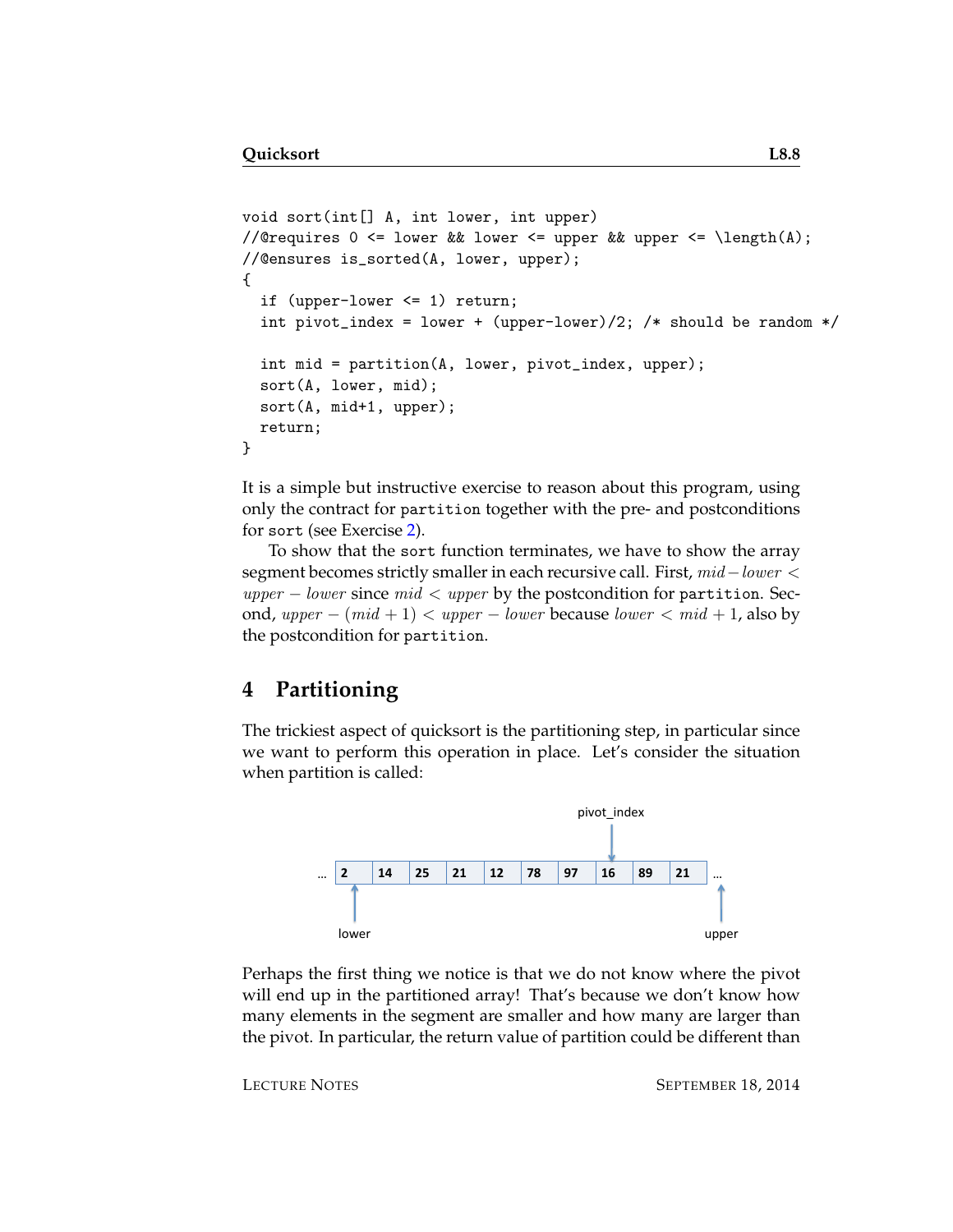the pivot index that we pass in, even if the value that used to be at the pivot index in the array before calling partition will be at the returned index when partition is done. $2$  One idea is to make a pass over the segment and count the number of smaller elements, move the pivot into its place, and then scan the remaining elements and put them into their place. Fortunately, this extra pass is not necessary. We start by moving the pivot element out of the way, by swapping it with the leftmost element in the array segment.



Now the idea is to gradually work towards the middle, accumulating elements less than the pivot on the left and elements greater than the pivot on the right end of the segment (excluding the pivot itself). For this purpose we introduce two indices, *left* and *right*. We start them out as *lower* + 1 (to avoid the stashed-away pivot) and *upper*.



Since  $14 < pivot$ , we can advance the *left* index: this element is in the proper place.



<span id="page-8-0"></span> $2$ To see why, imagine there are several elements equal to the pivot value.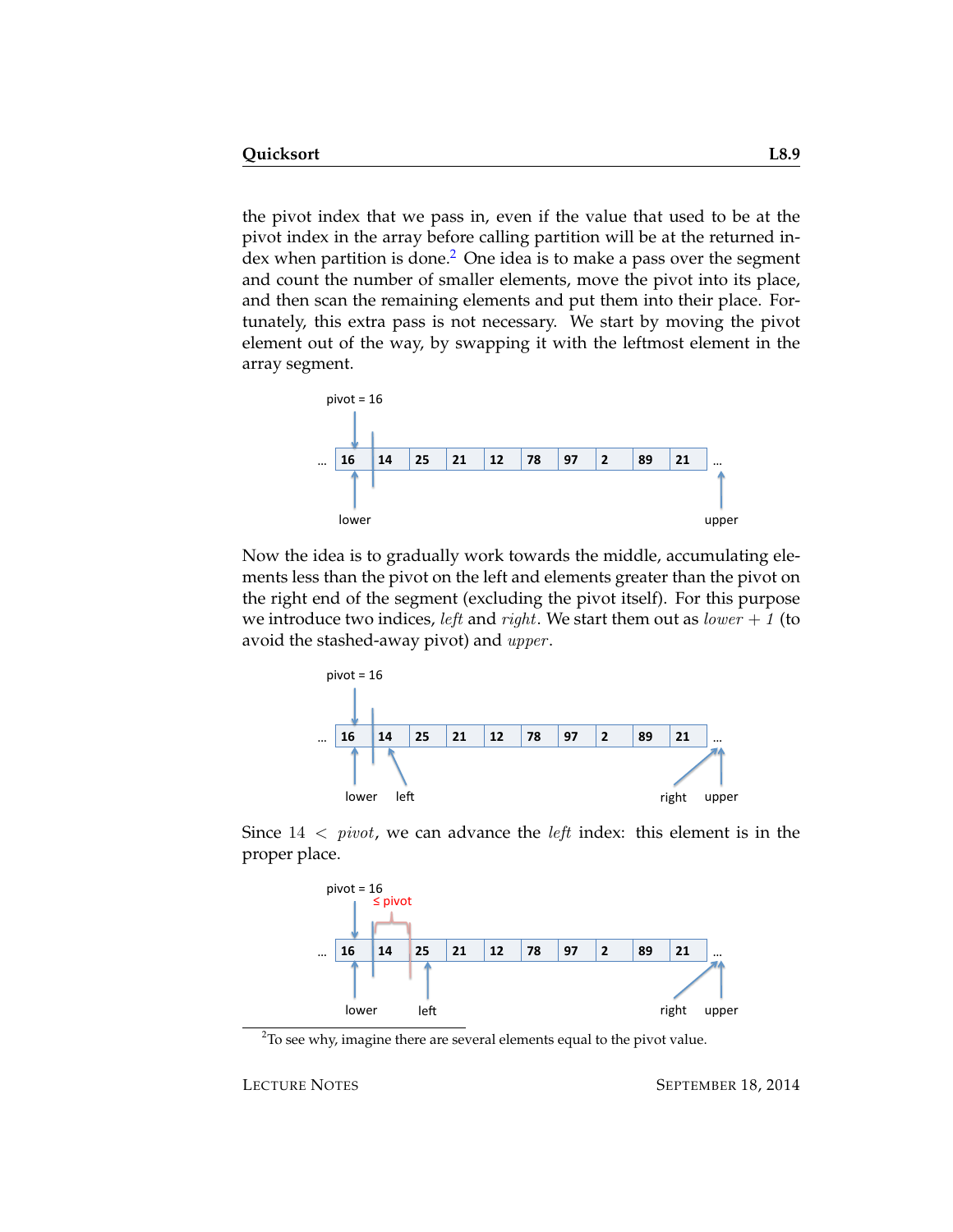At this point,  $25 > pivot$ , it needs to go on the right side of the array. If we put it on the *extreme* right end of the array, we can then say that it is in it's proper place. We swap it into  $A[right - 1]$  and decrement the *right* index.



In the next two steps, we proceed by making swaps. First, we decide that the 21 that is currently at *left* can be properly placed to the left of the 25, so we swap it with the element to the left of 25. Then, we have 89 at  $A[left]$ , and so we can decide this is well-placed to the left of that 21.



Let's take one more step:  $2 < pivot$ , so we again just decide that the 2 is fine where it is and increment *left*.



LECTURE NOTES SEPTEMBER 18, 2014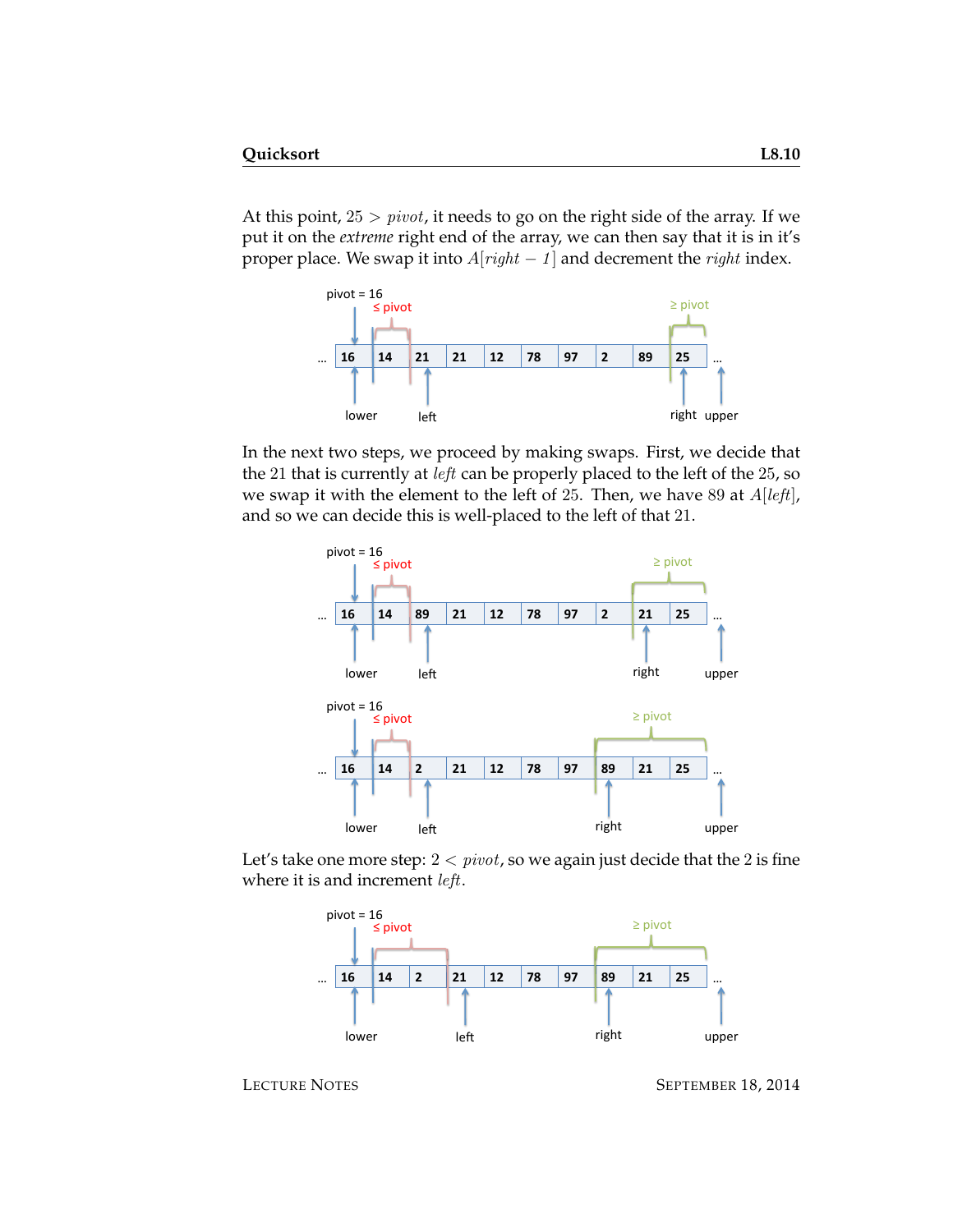At this point we pause to read off the general invariants which will allow us to synthesize the program. We see:

- (1)  $pivot \geq A[lower + 1..left]$
- (2)  $pivot \leq A[right..upper]$
- (3)  $A[lower] = pivot$

We may not be completely sure about the termination condition, but we can play the algorithm through to its end and observe:



Where do *left* and *right* need to be, according to our invariants? By invariant (1), all elements up to but excluding *left* must be less or equal to pivot. To guarantee we are finished, therefore, the left must address the element 78 at  $lower + 4$ . Similarly, invariant (2) states that the pivot must be less or equal to all elements starting from *right* up to but excluding *upper*. Therefore, *right* must also address the element 3 at  $lower + 3$ .



This means after the last iteration, just before we exit the loop, we have  $left = right$ , and throughout:

(4)  $lower + 1 \le left \le right \le upper$ 

Now comes the last step: since *left* = right,  $pivot \geq A[\text{left} - 1]$  and we can swap the pivot at *lower* with the element at  $left - 1$  to complete the partition operation. We can also see the  $left - 1$  should be returned as the new position of the pivot element.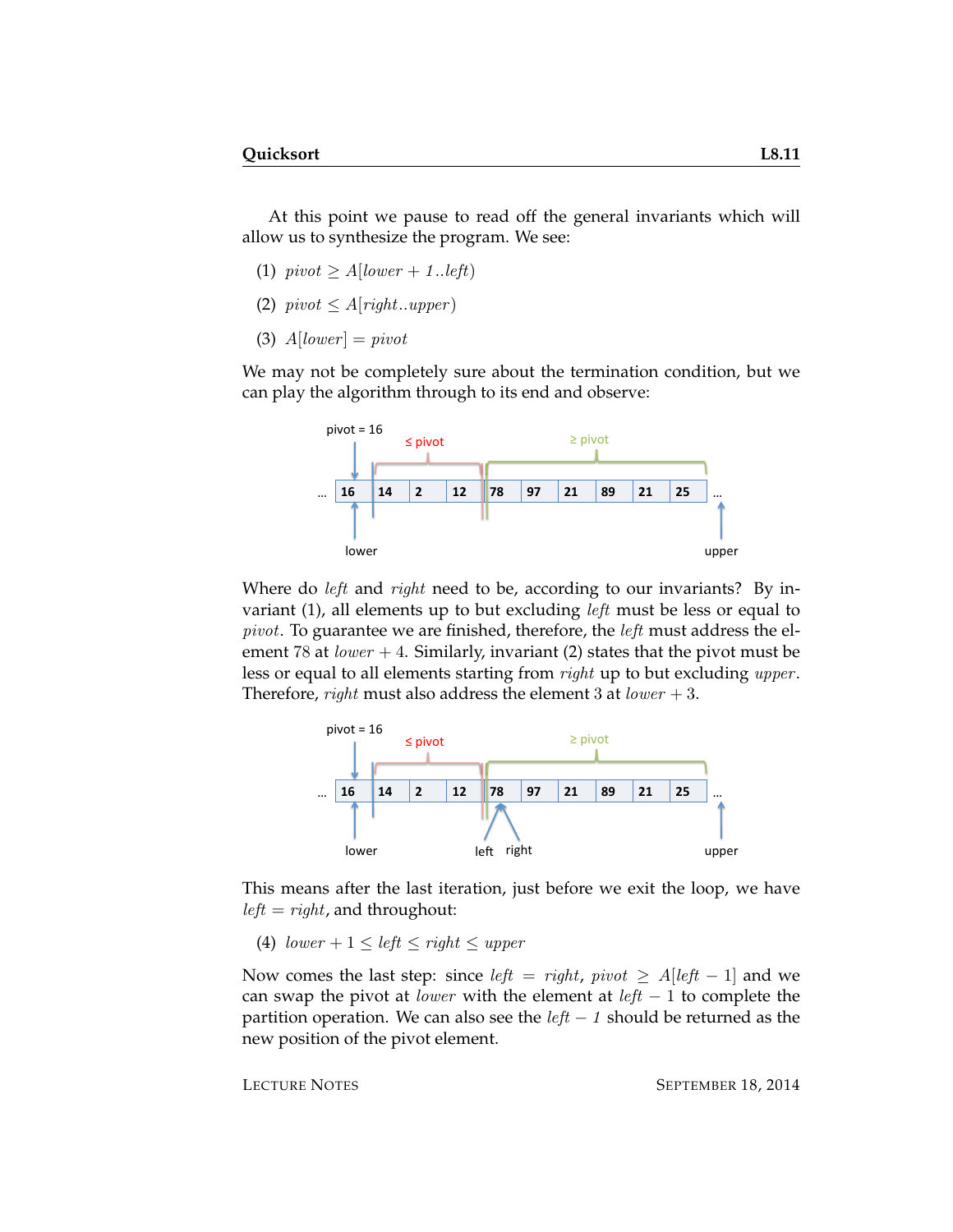# **5 Implementing Partitioning**

Now that we understand the algorithm and its correctness proof, it remains to turn these insights into code. We start by swapping the pivot element to the beginning of the segment.

```
int partition(int[] A, int lower, int pivot_index, int upper)
//@requires 0 <= lower && lower <= pivot_index;
//@requires pivot_index < upper && upper <= \length(A);
//@ensures lower <= \result && \result < upper;
//@ensures ge_seg(A[\result], A, lower, \result);
//@ensures le_seg(A[\result], A, \result+1, upper);
{
  int pivot = A[pivot_index];
  swap(A, lower, pivot_index);
  ...
}
```
At this point we initialize *left* and *right* to *lower*  $+ 1$  and *upper*, respectively. We have to make sure that the invariants are satisfied when we enter the loop for the first time, so let's write these.

```
int left = lower+1;
int right = upper;
while (left \langle right)
  //@loop_invariant lower+1 <= left && left <= right && right <= upper;
  //@loop_invariant ge_seg(pivot, A, lower+1, left); // Not lower!
  //@loop_invariant le_seg(pivot, A, right, upper);
  {
    ...
  }
```
The crucial observation here is that *lower*  $\langle$  *upper* by the precondition of the function. Therefore *left*  $\leq$  *upper* = *right* when we first enter the loop. The segments  $A[lower + 1..left]$  and  $A[right..upper)$  will both be empty, initially.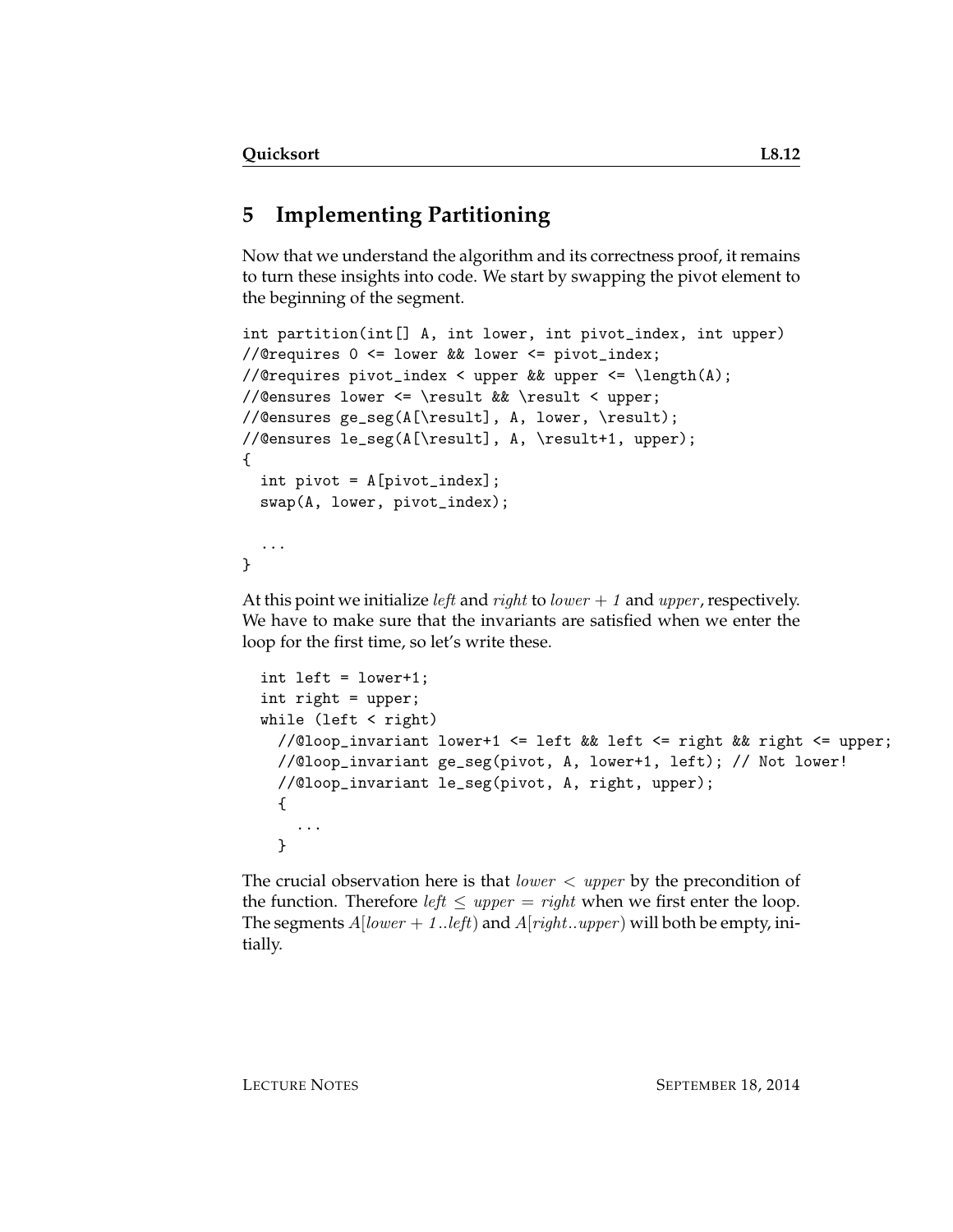The code in the body of the loop just compares the element at index left with the pivot and either increments *left*, or swaps the element to  $A[right]$ .

```
while (left < right)
 //@loop_invariant lower+1 <= left && left <= right && right <= upper;
 //@loop_invariant ge_seg(pivot, A, lower+1, left); // Not lower!
 //@loop_invariant le_seg(pivot, A, right, upper);
  {
    if (A[left] <= pivot) {
     left++;
    } else {
     //@assert A[left] > pivot;
      swap(A, left, right-1);
     right--;
    }
 }
```
Now we just note the observations about the final loop state with an assertion, swap the pivot into place, and return the index *left*. The complete function is on the next page, for reference.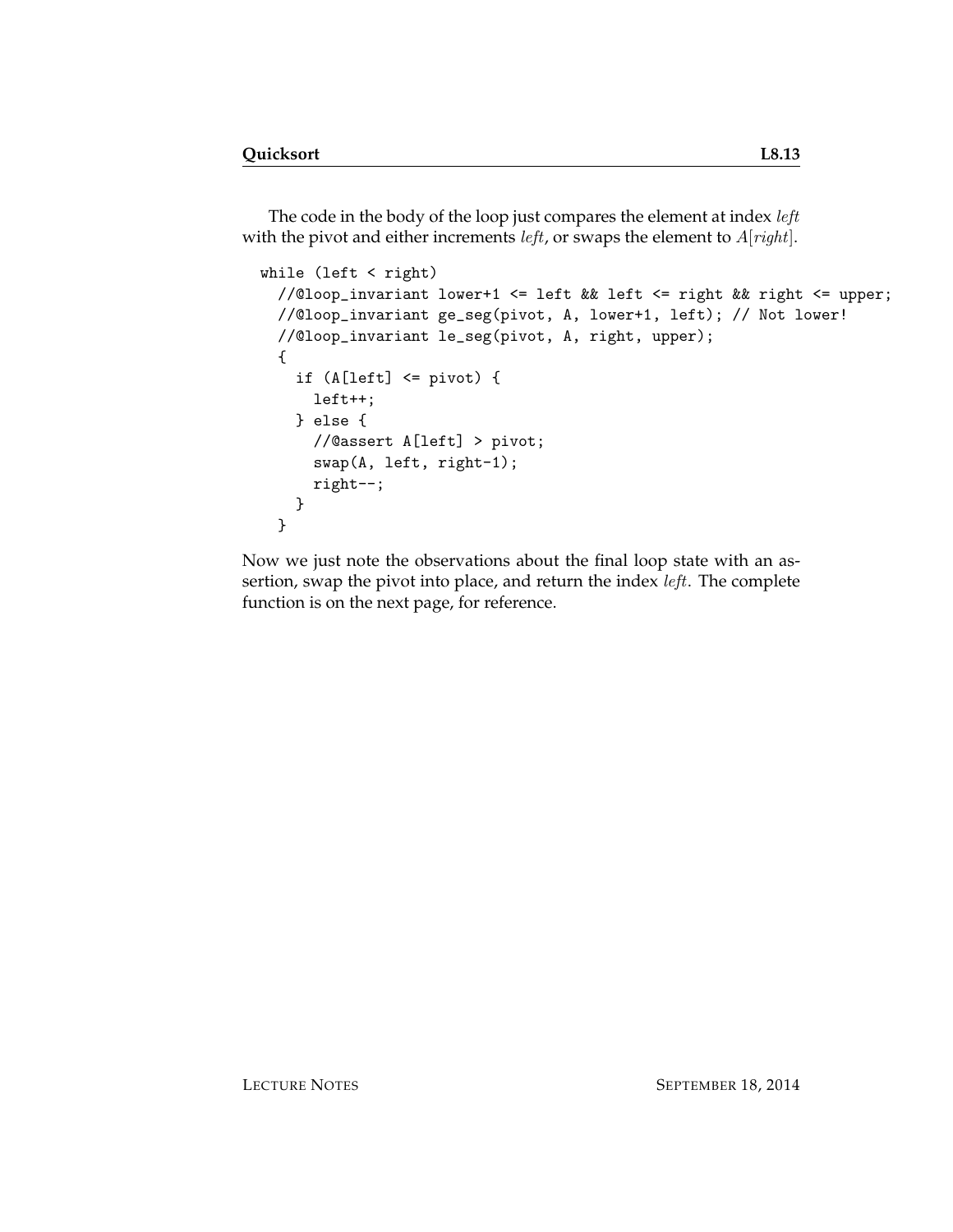```
int partition(int[] A, int lower, int pivot_index, int upper)
//@requires 0 <= lower && lower <= pivot_index;
//@requires pivot_index < upper && upper <= \length(A);
//@ensures lower <= \result && \result < upper;
//@ensures ge_seg(A[\result], A, lower, \result);
//@ensures le_seg(A[\result], A, \result, upper);
{
  // Hold the pivot element off to the left at "lower"
  int pivot = A[pivot_index];
 swap(A, lower, pivot_index);
  int left = lower+1;
  int right = upper;
  while (left < right)
   //@loop_invariant lower+1 <= left && left <= right && right <= upper;
   //@loop_invariant ge_seg(pivot, A, lower+1, left); // Not lower!
   //@loop_invariant le_seg(pivot, A, right, upper);
    {
      if (A[left] \leq pivot) {
       left++;
      } else {
        //@assert A[left] > pivot;
        swap(A, left, right-1);
       right--;
      }
    }
  //@assert left == right;
 swap(A, lower, left-1);
 return left-1;
}
```
#### **6 Stability**

Outside of introductory programming courses, much of the time, we don't sort arrays of integers but arrays of *records*, where the data we are trying to sort (like a lecture number) is associated with another piece of information (like a username). This is also what happens when we tell a spreadsheet to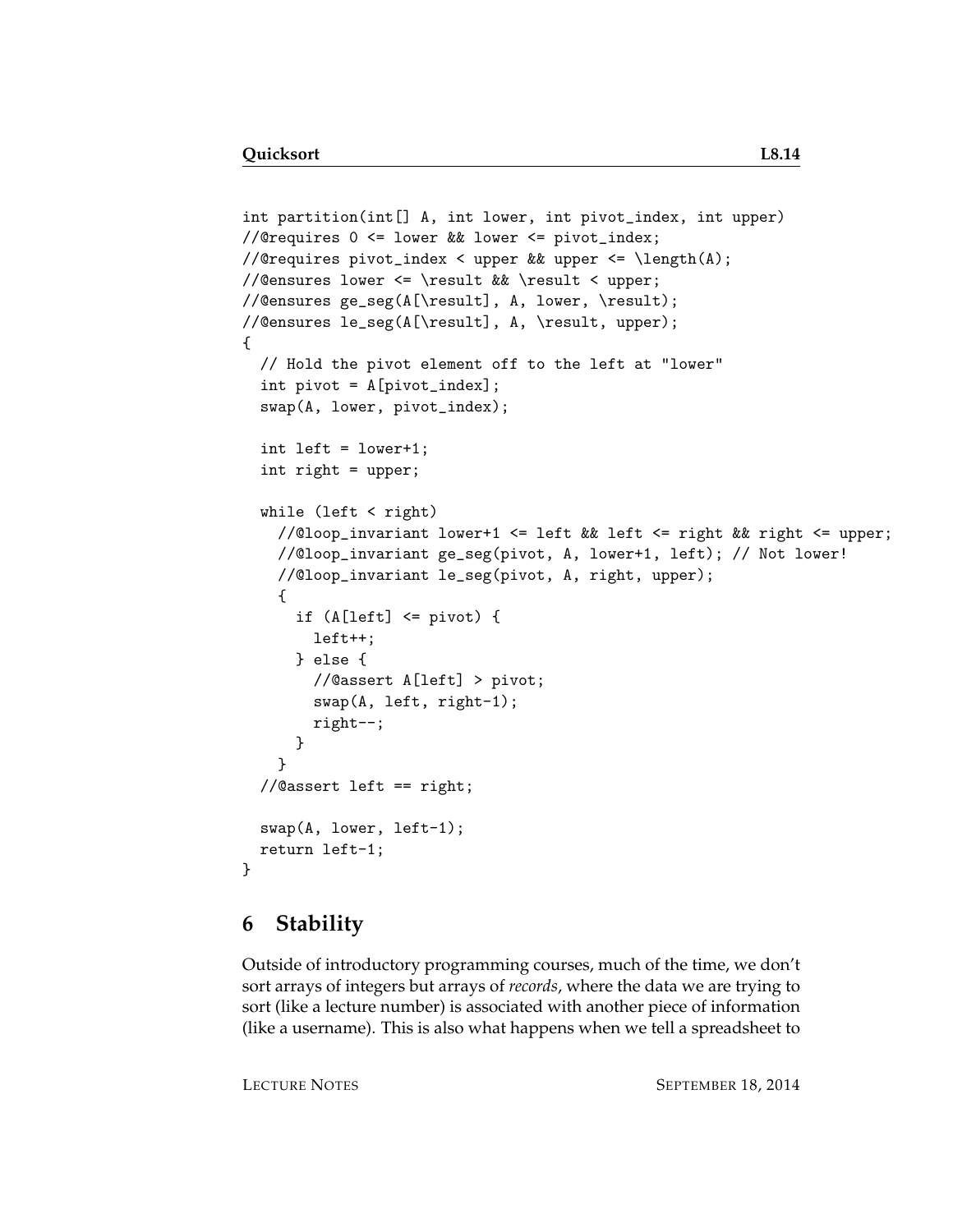sort by a particular column: if we take the quicksort algorithm and try to sort the following array by lecture number, we'll get this result:



The resulting array *is* sorted by lecture number, but whereas lovelace appeared after church in the unsorted array, they appear in the other order in the sorted array. To put it another way, the first array is sorted by student IDs, we might expect the Andrew IDs *within* Lecture 1 and Lecture 2 to be sorted, but that's not the case.

If a sort fulfills this expectation – if the relative order in which distinct elements that the sort sees as equivalent, like  $(2,$  church) and  $(2,$  church), is preserved by sorting – then the sort is said to be a *stable sort*.



Selection sort was in-place, stable, but slow. Quicksort was in-place, hopefully fast (with lucky or random pivot selection), but not stable. We'll close out or discussion of sorting with the presentation of a sort that's stable, fast, but not in-place.

#### **7 Mergesort**

Let's think more generally about how to apply the divide-and-conquer technique to sorting. How do we divide? In quicksort, the partition function is what divides the problem into two sub-problems, and it's the first thing we do. A characteristic of mergesort is that the *divide* phase of divideand-conquer is immediate: we only need to calculate the midpoint. On the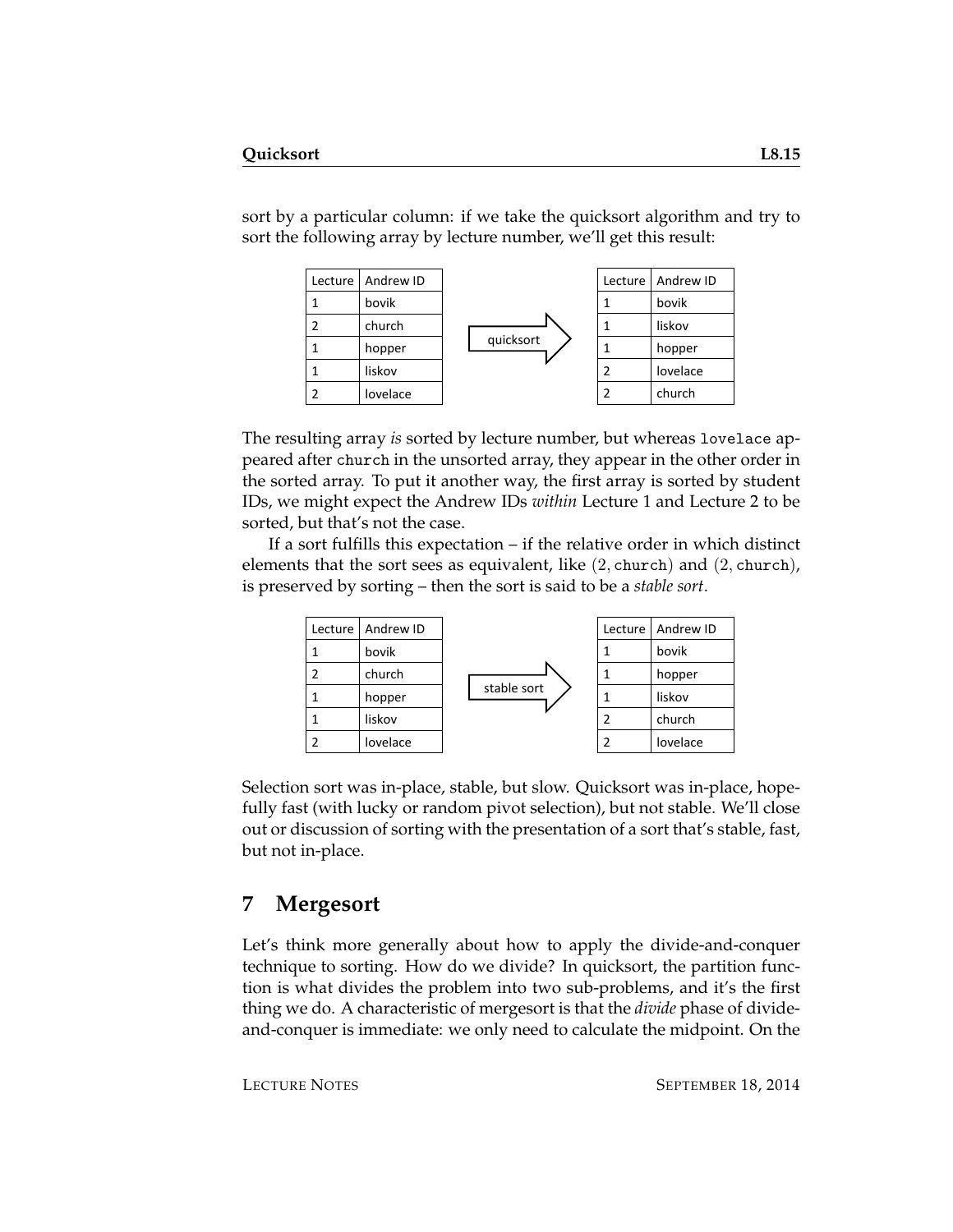other hand, it is (relatively) complicated and expensive (linear in time and temporary space) to combine the results of solving the two independent subproblems with the merging operation.

The simple idea is just to divide a given array in half, sort each half independently. Then we are left with an array where the left half is sorted and the right half is sorted. We then need to *merge* the two halves into a single sorted array. We actually don't really "split" the array into two separate arrays, but we always sort array segments  $A|lower..upper)$ . We stop when the array segment is of length 0 or 1, because then it must be sorted.

A straightforward implementation of this idea would be as follows:

```
void sort (int[] A, int lower, int upper)
//@requires 0 \leq lower && lower \leq upper && upper \leq \length(A);
//@ensures is_sorted(A, lower, upper);
{
  if (upper-lower <= 1) return;
  int mid = lower + (upper-lower)/2;
  sort(A, lower, mid); //@assert is_sorted(A, lower, mid);
  sort(A, mid, upper); //@assert is_sorted(A, mid, upper);
 merge(A, lower, mid, upper);
  return;
}
```
We would still have to write merge, of course, but compare this to the quicksort implementation. They are very similar, but instead of a partition followed by two recursive calls, we have two recursive calls followed by a merge. We use the specification function is\_sorted from the last lecture that takes an array segment, defined by its lower and upper bounds.

The simple and efficient way to merge two sorted array segments (so that the result is again sorted) is to create a temporary array, scan each of the segments from left to right, copying the smaller of the two into the temporary array. This is a linear time  $(O(n))$  operation, but it also requires a linear amount of temporary space. The merge operation can be seen at [mergesort.c0.](http://www.cs.cmu.edu/~rjsimmon/15122-f14/lec/08-quicksort/mergesort.c0)

Let's consider the asymptotic complexity of mergesort, assuming that the merging operation is  $O(n)$ .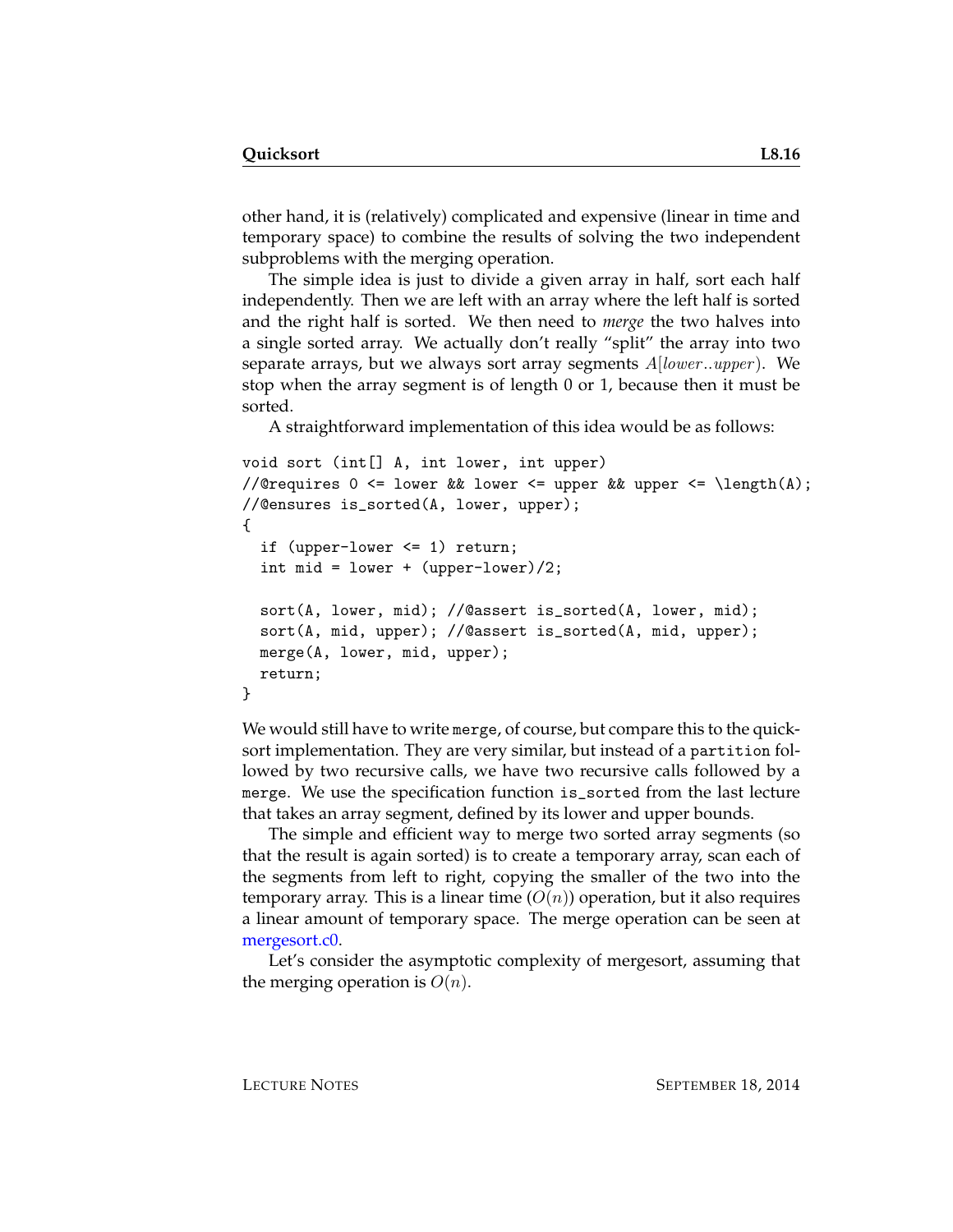

Mergesort, worst case: log(n) levels, O(n) per level

We see that the asymptotic running time will be  $O(n \log(n))$ , because there are  $O(\log(n))$  levels, and on each level we have to perform  $O(n)$  operations to merge. The midpoint calculation is deterministic, so this is a worst-case bound.